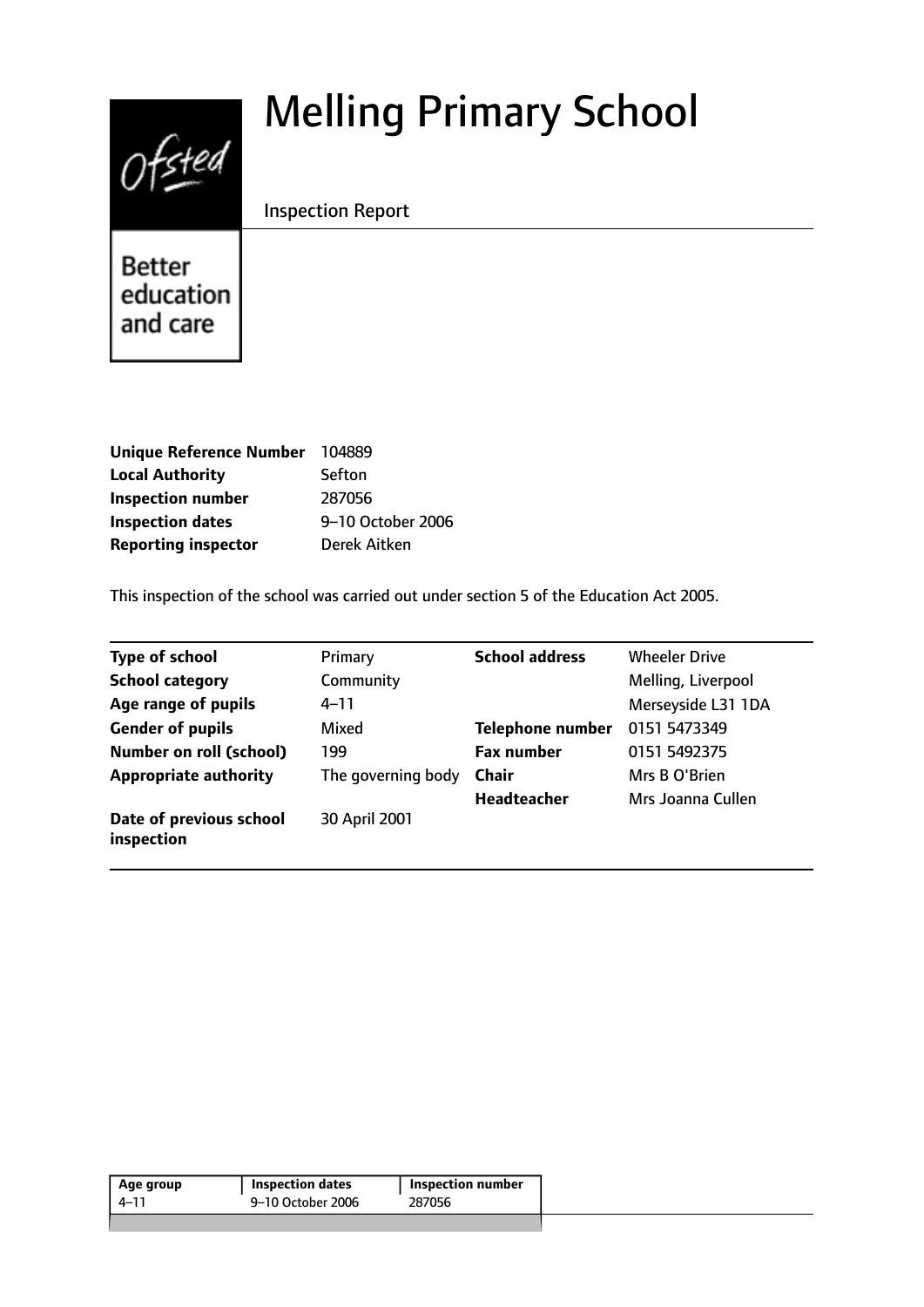© Crown copyright 2006

Website: www.ofsted.gov.uk

This document may be reproduced in whole or in part for non-commercial educational purposes, provided that the information quoted is reproduced without adaptation and the source and date of publication are stated.

Further copies of this report are obtainable from the school. Under the Education Act 2005, the school must provide a copy of this report free of charge to certain categories of people. A charge not exceeding the full cost of reproduction may be made for any other copies supplied.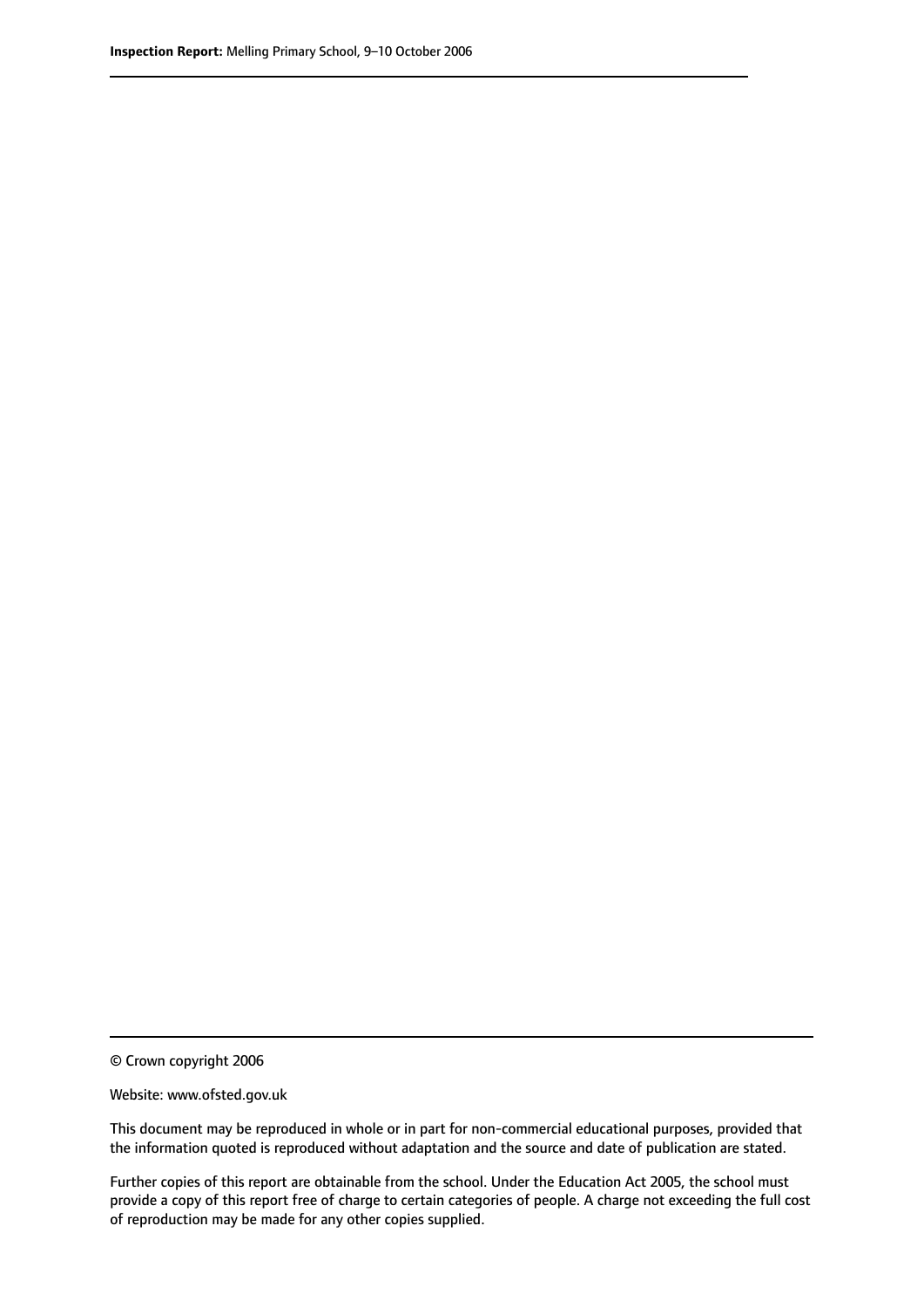# **Introduction**

The inspection was carried out by two Additional Inspectors.

## **Description of the school**

This is a smaller than average primary school. The social backgrounds of the children are mixed. Over one third of the children have no experience of pre-school education. The proportion of children eligible for free school meals is below average, as is the proportion with learning difficulties and/or disabilities. All but a few children are of White British heritage and none is at an early stage of learning English. The school has undergone significant staffing changes, following three years of discontinuity at senior level. The headteacher and deputy headteacher took up their posts two years ago.

# **Key for inspection grades**

| Grade 1 | Outstanding  |
|---------|--------------|
| Grade 2 | Good         |
| Grade 3 | Satisfactory |
| Grade 4 | Inadequate   |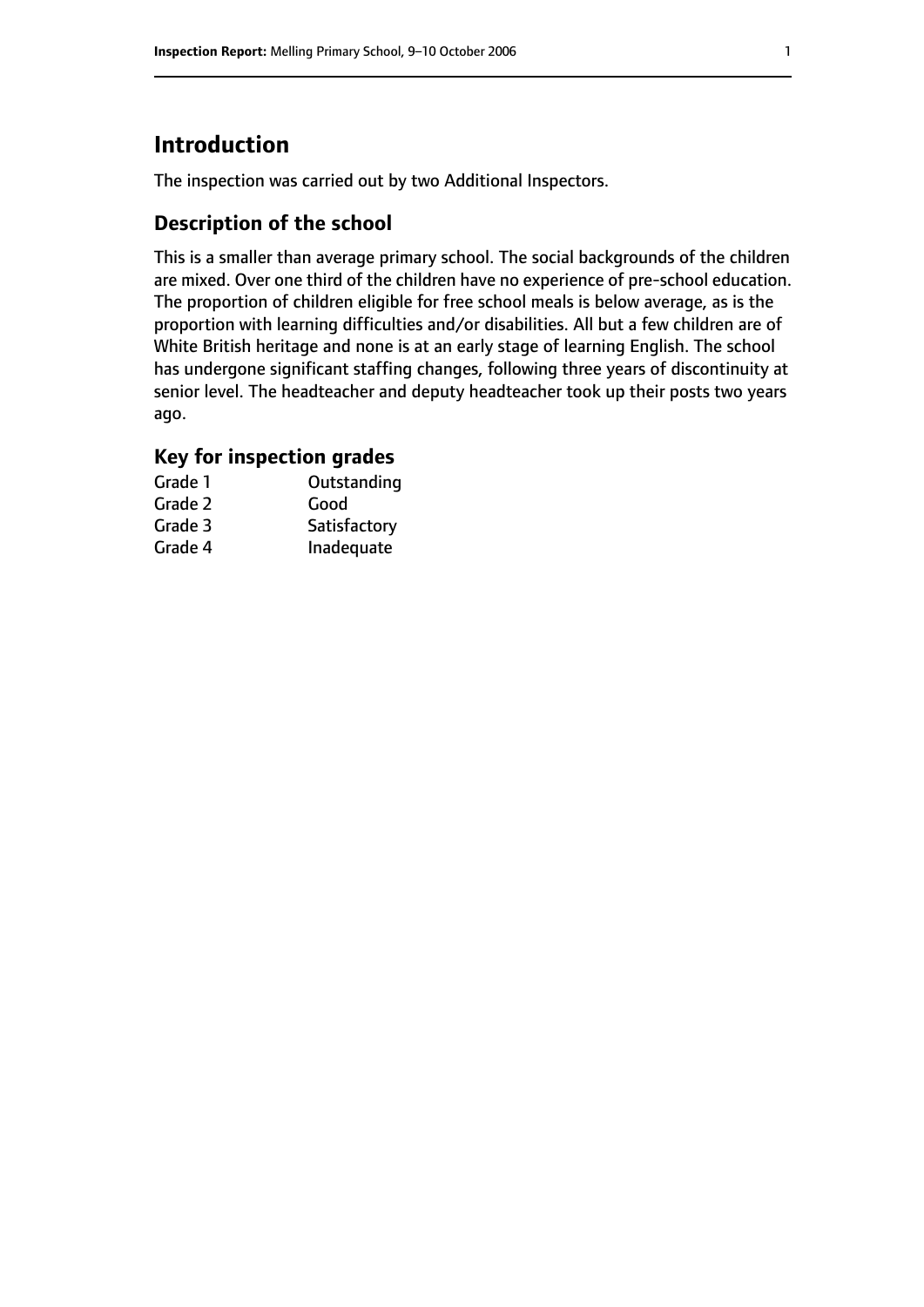# **Overall effectiveness of the school**

#### **Grade: 2**

Melling Primary is a good school which seeks to ensure children are 'happy' within a 'caring and stimulating environment'. It has earned the overwhelming confidence of parents. Children do well in their work and express their views openly and confidently, in the knowledge that their contributions are valued by staff and their classmates. The school has been active in seeking their views, for example through questionnaires and 'circle time'. It has enabled them to influence their education by establishing an effective school council. Children say that they enjoy school, especially the information and communication technology (ICT) facilities, the 'fun' lessons and the growing range of after-school activities. An exciting programme of enrichment activities, including a wealth of visitors, enhances their learning opportunities. Their positive views of the school are wholeheartedly endorsed by their parents. All aspects of the school's provision are good.

Most children start Reception with below average skills. They make good progress there to reach average standards by the end of the year because they quickly acquire positive learning habits. They are fully involved in activities, and staff make good use of the outdoor facilities. Consistently good teaching enables the older children to achieve well in most areas of learning. Earlier weaknesses in monitoring had masked deficiencies, for example in the variety and creativity of children's, and especially boys', writing. These are now being tackled and improvements are demonstrable amongst the upper juniors. In all years, high quality teaching is now feeding through into good achievement. Standards by Year 6 are above average.

Good leadership and management in the past two years have piloted the school skilfully through the period of uncertainty it has experienced. Key priorities have been established and implemented systematically. The school is well aware of its comparative weaknesses and inconsistencies in the areas of monitoring and evaluation and has plans in place to tackle them. Inspectors' judgements match, and in the case of achievement and overall effectiveness, exceed those of the school. The capacity for improvement is good and the school offers good value for money.

#### **What the school should do to improve further**

- Ensure that tracking and target-setting systems are rigorous in all subjects.
- Develop the monitoring and evaluation role of subject leaders.

# **Achievement and standards**

#### **Grade: 2**

Many children start school with below average basic skills. All children make good progress and, by Year 6, have done well to reach above average standards. Progress in the Reception class is good because staff use the resources of an attractive setting to provide stimulating activities and they monitor the children's progress closely. By the time children join Year 1, standards are average. During Years 1 to 6, progress is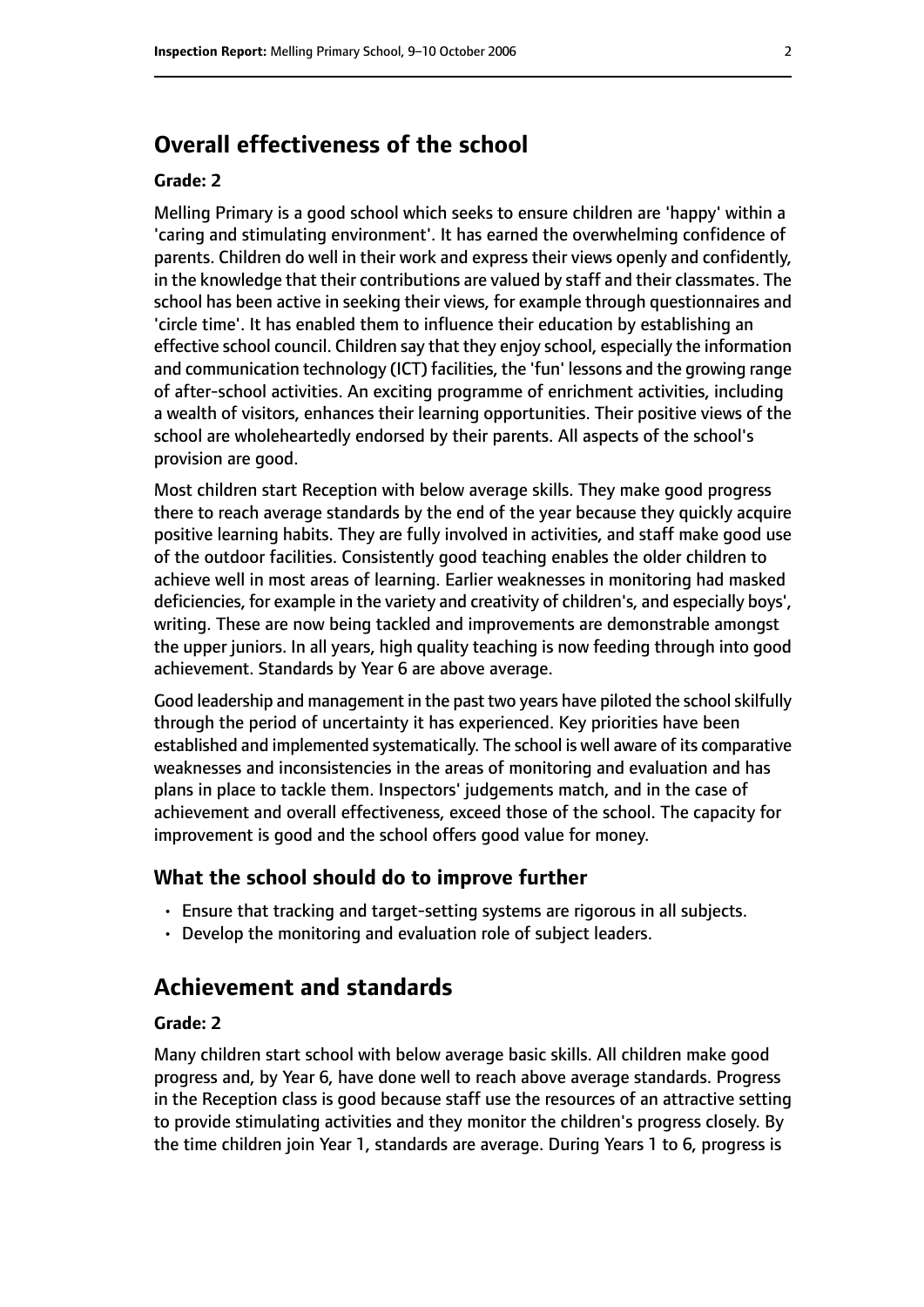good. Test results in Year 2 are just above national expectations. National test results in Year 6 have been more variable with a dip in 2004. However, they recovered in 2005 and further improvements in 2006, in English and in mathematics, resulted in the children achieving above average standards. Girls did better in English, boys did better in mathematics. The school had identified relative weaknesses in boys' writing and is implementing a series of strategies to deal with them. The Year 6 results in 2006 provide encouraging signs of their impact. Inspection findings indicate that all children, especially the upper juniors, are making good progress. Children with learning difficulties and/or disabilities also make good progress. The work they do is well matched to their needs and they get good support from the staff.

## **Personal development and well-being**

#### **Grade: 2**

The school is committed to putting the 'Melling child' at the heart of all that it does. Spiritual, social, moral and cultural development is good, with the last three aspects being particularly strong. Children enjoy school. They get on well with each other and feel safe. This is equally evident in their playing and in their learning. They feel valued by the staff and are courteous and cooperative in return. The children's influence on school life is steadily growing. Through the increasingly effective school council, they can implement change, such as the healthy tuck shop. Reception children enjoy having Year 6 pupils as buddies. In lessons, children are well motivated and eager to respond. Attendance is satisfactory. Children readily accept responsibilities and have demonstrated their environmental awareness by achieving the bronze eco-schools award. They are gaining skills that will equip them well for their future life. They are particularly adept in using ICT. Opportunities for teamwork and to perform in school and the wider community are good.

# **Quality of provision**

#### **Teaching and learning**

#### **Grade: 2**

The quality of teaching and learning is good. Good features in most lessons are the high levels of challenge and excitement provided, which enable children to enjoy their learning and to achieve their best. As one parent commented: 'Teaching skills are exemplary, giving my child the hunger to learn more.' In such lessons, teachers show strong subject knowledge. They use ICT effectively, to enhance children's knowledge and skills, and they match work well to meet the needs of different groups of learners. Weaker features include occasional lack of adherence to the timing of activities, resulting in a slowing in the pace of learning. Opportunities for children to work independently, to be involved in assessment and to be reminded of their targets as they progress in their learning are satisfactory. Teaching assistants, supporting children with learning difficulties and/or disabilities, are skilful and effective in helping them to make good progress.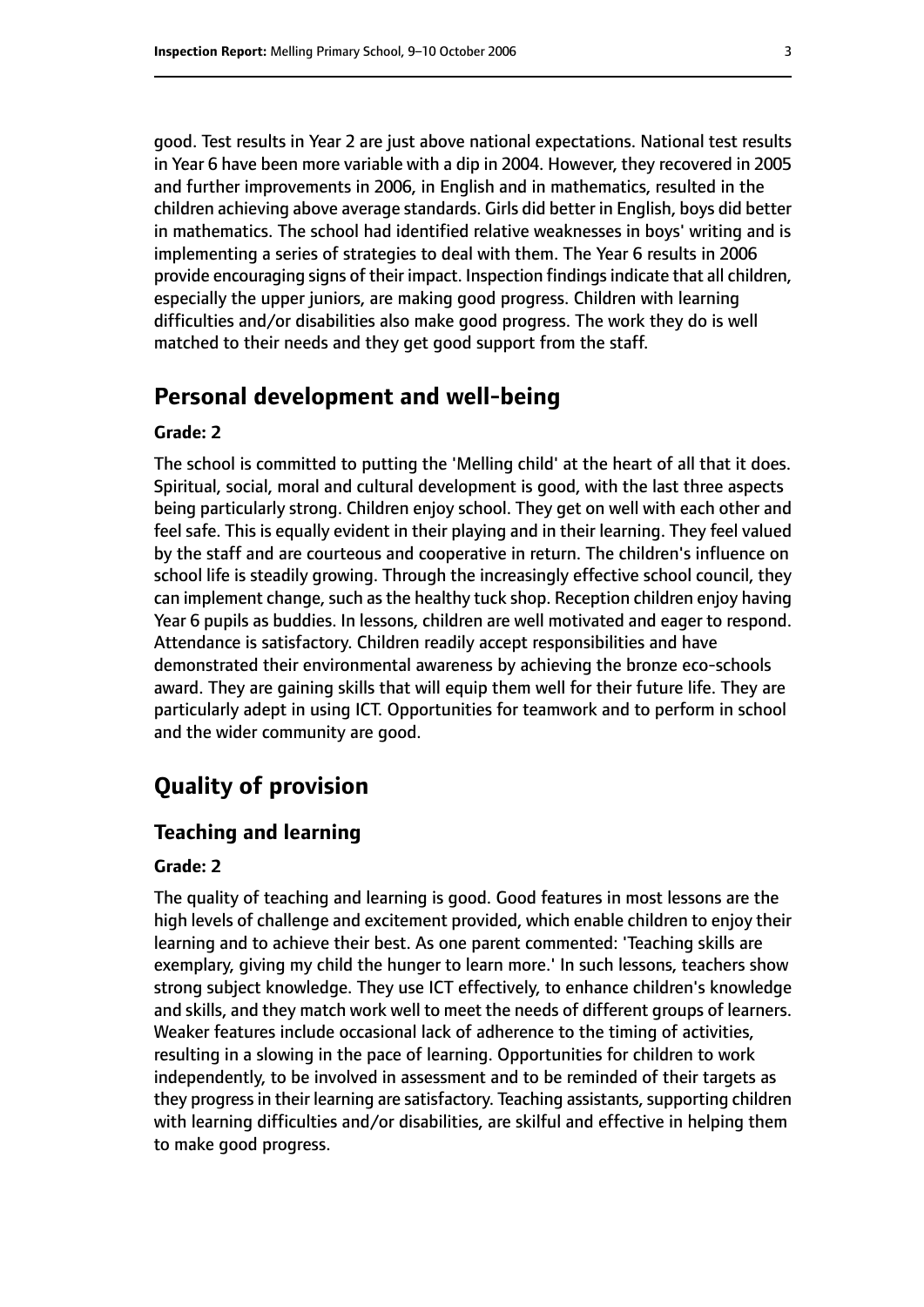#### **Curriculum and other activities**

#### **Grade: 2**

The curriculum is good. It is broad and balanced and is well matched to the needs of all children. Imaginative and creative whole-school planning links subjects well and provides children with a lively and interesting curriculum. In all years, children are given good opportunities to use the skills learned in English, mathematics and ICT in other subjects, for example in the world studies project. The science curriculum is not as well developed. Good partnerships, including links with other schools, provide the children with diverse opportunities to develop their talents effectively. The curriculum is further enriched by a good range of trips, including residential visits, and events such as Book Week and drama sessions led by visiting authors. These extend children's confidence and basic skills well. Education in personal safety and healthy lifestyles is developed effectively within the curriculum. There is a good range of extra-curricular activities including sporting and creative clubs which are popular with the children.

#### **Care, guidance and support**

#### **Grade: 2**

The school provides good levels of care, guidance and support, enabling all children to progress well. One parent said of the staff: 'They are very dedicated and go beyond their normal duties in making sure our children feel safe, secure and valued.' Risk assessment systems are rigorous and effective. Heath and safety and child protection procedures are fully in place, ensuring that children are safe at all times. Children have many opportunities to succeed through working both cooperatively and independently. Through praise and recognition of their work, much of which is displayed throughout the school, children's self-confidence and self-esteem are successfully developed. Whole-school assessment and tracking of their work in all subjects is not fully effective. Good levels of support provided for children with learning difficulties and/or disabilities ensure that they make good progress.

### **Leadership and management**

#### **Grade: 2**

Leadership and management are good. In the last two years, there have been substantial, systematic improvements in various aspects of provision, most notably in children's personal development. These are now starting to be reflected in rising standards of achievement. This has been driven forward by the very clear vision and determination of the headteacher, ably assisted by the deputy headteacher, in creating a strong identity for the school. Together, they have succeeded in building an enthusiastic team that has high expectations of the children. They correctly identify monitoring and assessment systems as relative weaknesses and are now tackling them. The role of subject coordinators has been targeted for development as they do not have a sharp understanding of the quality of work in their subjects. The school's systems for acquiring a more reliable overview of children's progress have improved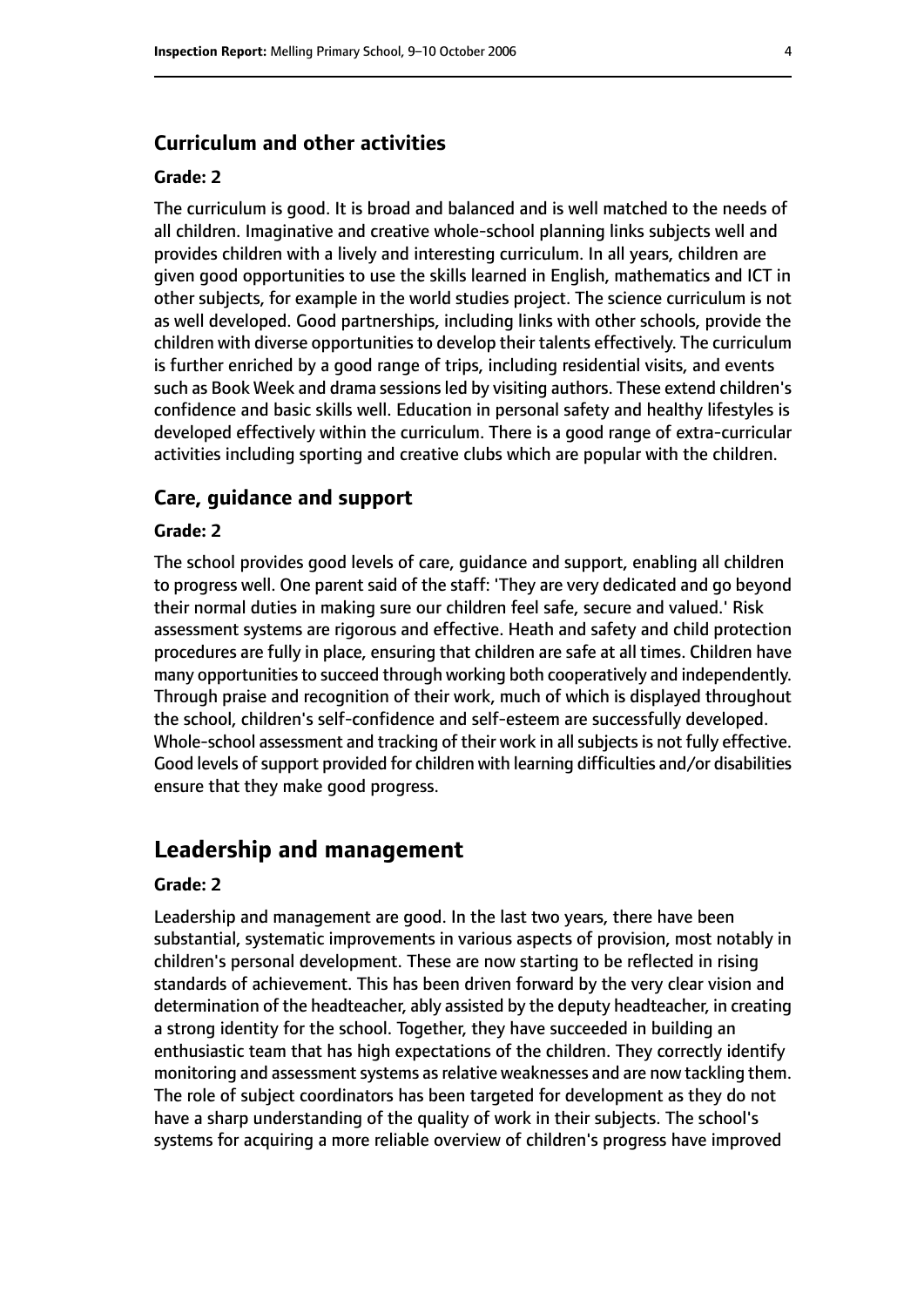but procedures are not yet robust or consistent at subject level. Resources are used well to raise standards in teaching, learning and the curriculum and to provide a very attractive environment in which the children take pride. The school has been proactive in establishing productive links with parents and the local community. Governors carry out their responsibilities satisfactorily and are now developing their role as critical friends.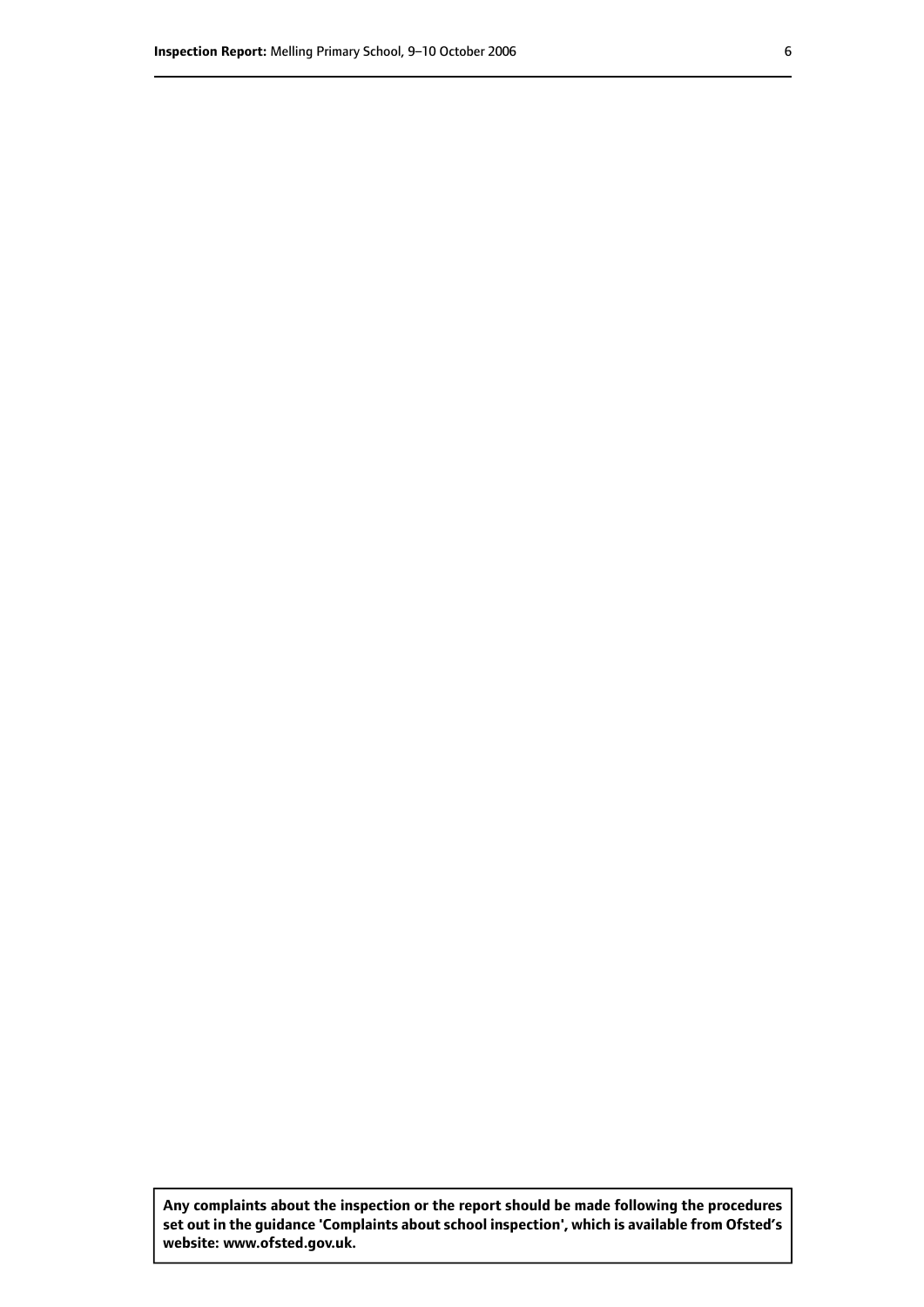# **Inspection judgements**

| $^{\circ}$ Key to judgements: grade 1 is outstanding, grade 2 good, grade 3 satisfactory, and grade 4 $^{\circ}$ | School         |
|------------------------------------------------------------------------------------------------------------------|----------------|
| inadequate                                                                                                       | <b>Overall</b> |

# **Overall effectiveness**

| How effective, efficient and inclusive is the provision of education, integrated<br>care and any extended services in meeting the needs of learners? |     |
|------------------------------------------------------------------------------------------------------------------------------------------------------|-----|
| How well does the school work in partnership with others to promote learners'<br>well-being?                                                         |     |
| The quality and standards in the Foundation Stage                                                                                                    |     |
| The effectiveness of the school's self-evaluation                                                                                                    |     |
| The capacity to make any necessary improvements                                                                                                      |     |
| Effective steps have been taken to promote improvement since the last<br>inspection                                                                  | Yes |

## **Achievement and standards**

| How well do learners achieve?                                                                               |  |
|-------------------------------------------------------------------------------------------------------------|--|
| The standards <sup>1</sup> reached by learners                                                              |  |
| How well learners make progress, taking account of any significant variations between<br>groups of learners |  |
| How well learners with learning difficulties and disabilities make progress                                 |  |

# **Personal development and well-being**

| How good is the overall personal development and well-being of the<br>learners?                                  |  |
|------------------------------------------------------------------------------------------------------------------|--|
| The extent of learners' spiritual, moral, social and cultural development                                        |  |
| The behaviour of learners                                                                                        |  |
| The attendance of learners                                                                                       |  |
| How well learners enjoy their education                                                                          |  |
| The extent to which learners adopt safe practices                                                                |  |
| The extent to which learners adopt healthy lifestyles                                                            |  |
| The extent to which learners make a positive contribution to the community                                       |  |
| How well learners develop workplace and other skills that will contribute to<br>their future economic well-being |  |

# **The quality of provision**

| How effective are teaching and learning in meeting the full range of the<br>  learners' needs?                      |  |
|---------------------------------------------------------------------------------------------------------------------|--|
| $\mid$ How well do the curriculum and other activities meet the range of needs<br>$\mid$ and interests of learners? |  |
| How well are learners cared for, guided and supported?                                                              |  |

 $^1$  Grade 1 - Exceptionally and consistently high; Grade 2 - Generally above average with none significantly below average; Grade 3 - Broadly average to below average; Grade 4 - Exceptionally low.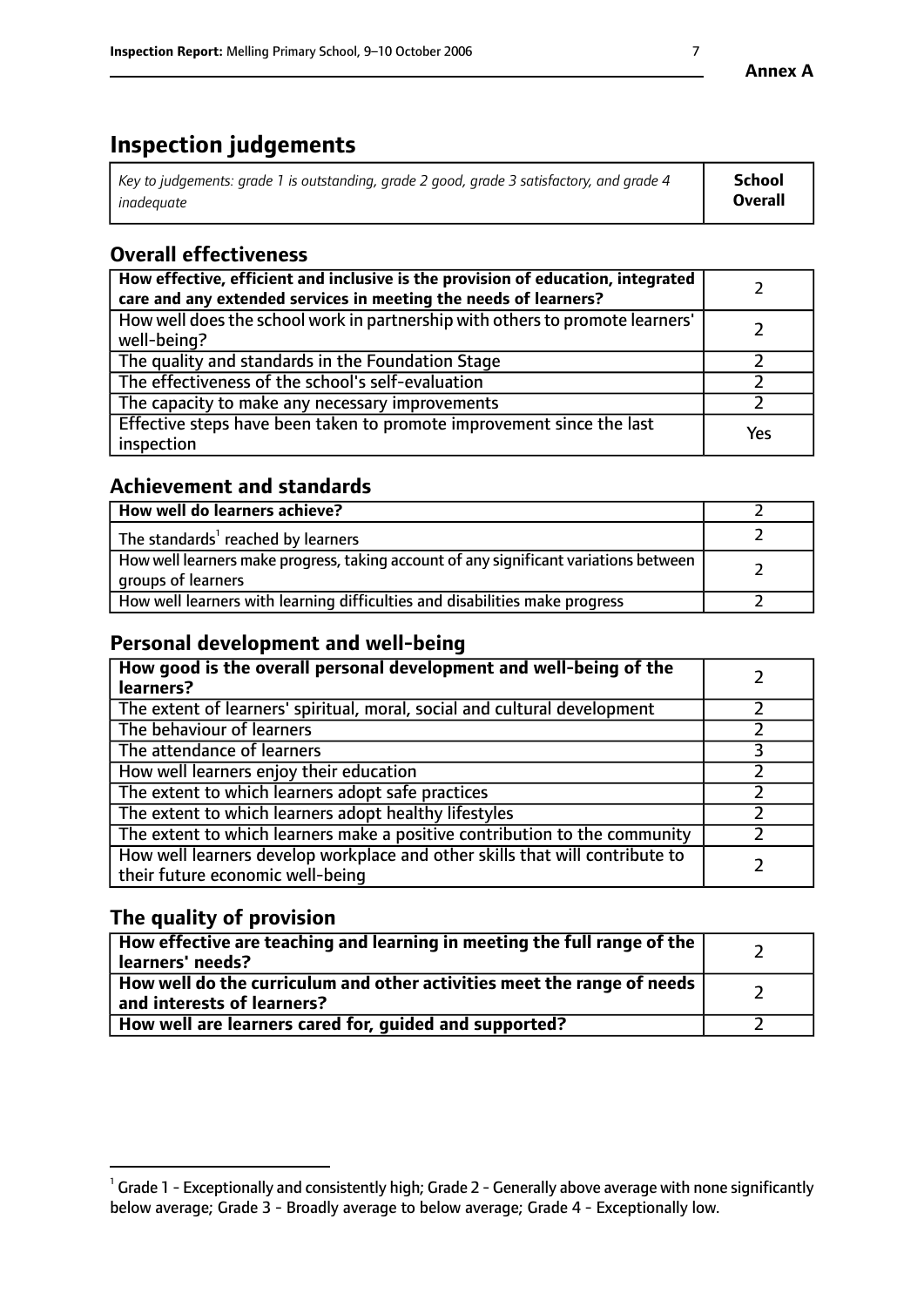# **Leadership and management**

| How effective are leadership and management in raising achievement<br>and supporting all learners?                                              |     |
|-------------------------------------------------------------------------------------------------------------------------------------------------|-----|
| How effectively leaders and managers at all levels set clear direction leading<br>to improvement and promote high quality of care and education |     |
| How effectively performance is monitored, evaluated and improved to meet<br>challenging targets                                                 |     |
| How well equality of opportunity is promoted and discrimination tackled so<br>that all learners achieve as well as they can                     |     |
| How effectively and efficiently resources, including staff, are deployed to<br>achieve value for money                                          |     |
| The extent to which governors and other supervisory boards discharge their<br>responsibilities                                                  | 3   |
| Do procedures for safequarding learners meet current government<br>requirements?                                                                | Yes |
| Does this school require special measures?                                                                                                      | No  |
| Does this school require a notice to improve?                                                                                                   | No  |